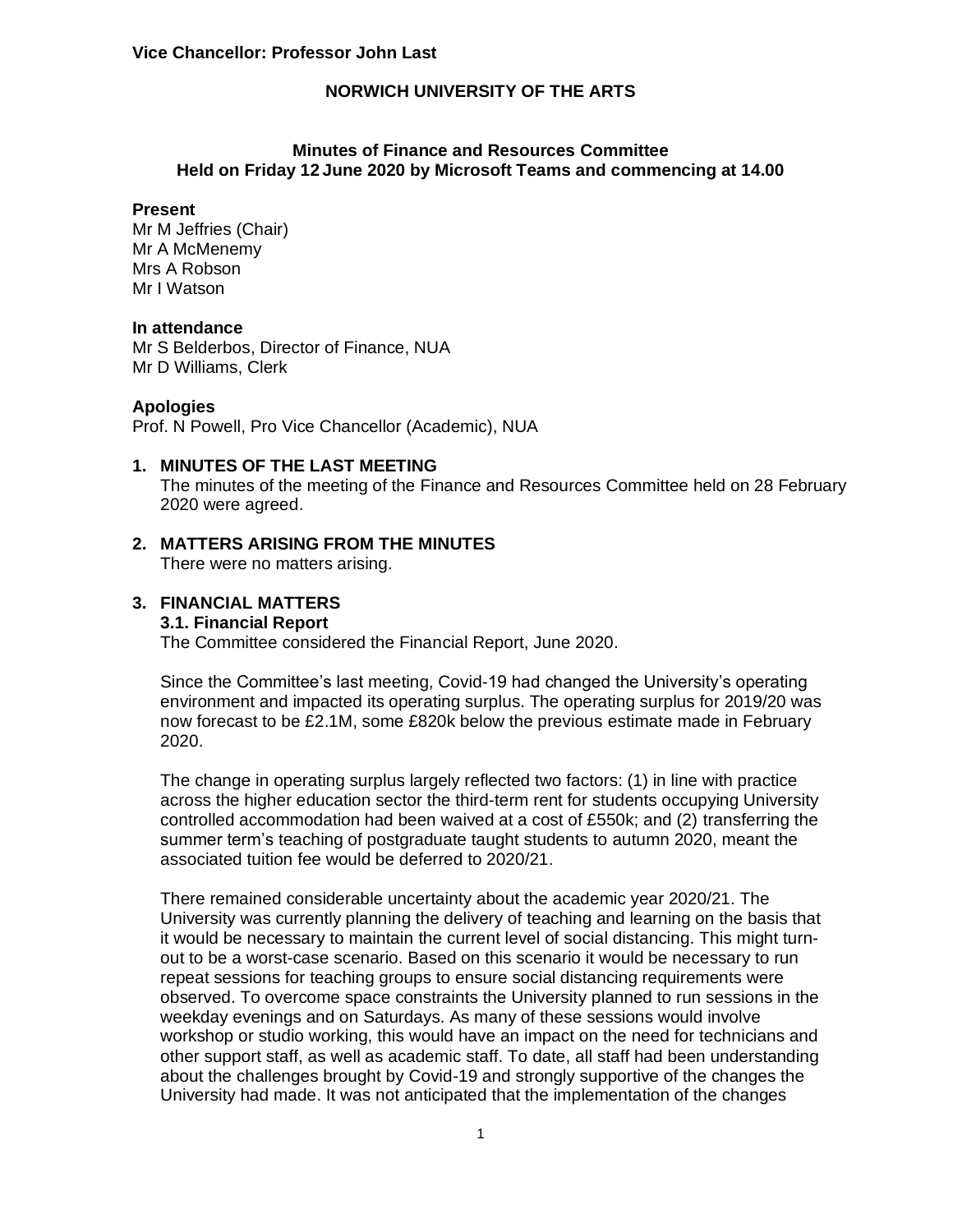necessary to enable teaching to be delivered in 2020/21 would lead to significant staffing issues.

The University's financial forecasts were based on recruiting 840 UK/EU undergraduate new entrants (+c.2.5% on 2019/20) in 2020/21. Given the increase in the number of applications received by the University (+17%), in a "normal' year the number of new entrants modelled would be much higher. The lower figure for the new entrants reflected an anticipated increase in the attrition rate between acceptance and enrolment ahead of entry for the 2020/21 academic year. The University's central forecast was based on a 15% attrition rate (rather than 10% in previous years), with a rate of 25% also being modelled in a second scenario. Without the impact of Covid-19 the number of UK/EU new undergraduate entrants forecast would have been circa. 920.

The use of part-time staff on hourly-paid contracts provided the flexibility to respond to unplanned changes in the level of student recruitment, and the ability, if necessary, to reduce required staff teaching hours.

The University's financial forecasts for 2021/22 to the end of 2023/24 were also based on recruiting 840 Home & EU undergraduate new entrants. Over this period a number of factors were expected to impact on the pool of available students. These included uncertainty as to the funding of EU students, an increase in the number in the 18/19 age cohort in England and Wales and possible changes in government policy.

For 2020/21 the introduction by government of a student number cap for each higher education provider would add to the challenges of recruiting students. Recruitment above the institution's student number cap would lead to a significant financial penalty.

The proposed budget for 2020/21 produced an operating surplus of £2.5M (2019/20: £2.1M). Income was forecast to rise by 5%  $(+£1.2M)$ , largely reflecting the growing size of the University's total student body and the corresponding increase in tuition fee collected. Total expenditure was forecast to rise by 4% (+£0.8M), with staff costs rising by 15% (+£1.9M). Non-staff costs were forecast to fall by 11% (-£1.1M). The fall in nonstaff reflected the loss of one-off costs involving the purchase of student-facing IT equipment (c.£0.6M) and demolition and asbestos removal in connection with the Duke Street development (c.£0.4M) incurred in 2019/20.

Capital expenditure (£8.4M) in 2020/21 would be largely concentrated on the Duke Street Riverside project. The capital expenditure would result in a cash outflow of £3.3M for 2020/21, followed by cash surpluses in the following three years of the forecast period.

The University's balance sheet remained strong. Cash reserves would fall to £25.1M at the end of the financial year 2020/21, before rising in each of the following years to reach £32.0M at the end of 2023/24.

The Committee received the Financial Report. The Committee approved the proposed budget for 2020/21, and commended it to Council.

**Chair of F&R**

### **3.2. KPMG Higher Education Financial Statements Benchmarking 2018/19**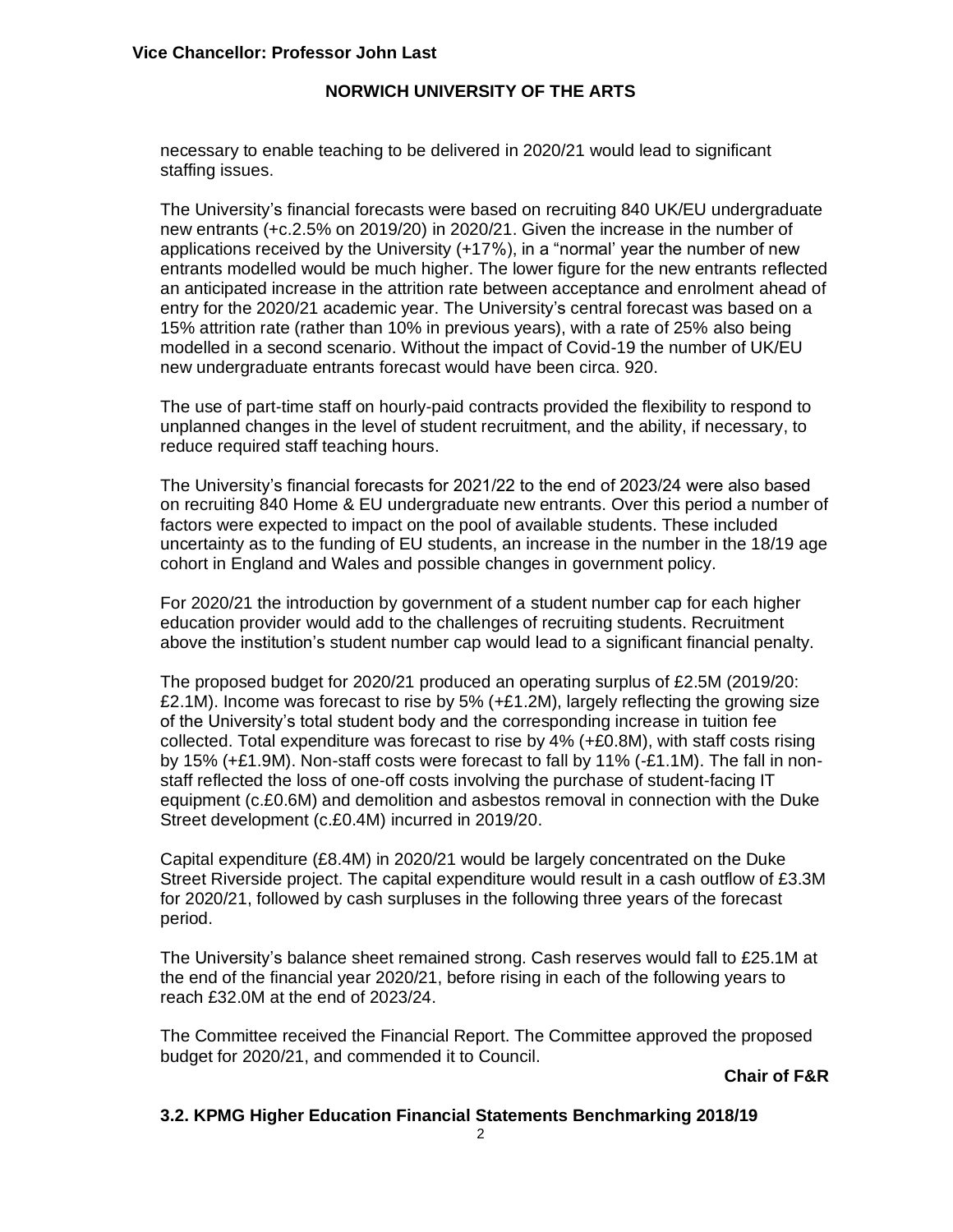The Committee noted the report from KPMG. Although Covid-19 meant the data seemed particularly dated, the report confirmed the University's strong financial position compared to other higher education providers.

### **3.3. BUFDG Survey – Financial Impact Covid-19**

The results of the survey conducted by the British University Financial Directors' Group (BUFDG) provided a recent assessment of the financial impact of Covid-19 on the financial health of institutions. The survey confirmed that the financial impact of Covid-19 across the sector was likely to be substantial. Many institutions were expecting fewer, especially international, students for 2020/21. In many cases as a result, discretionary spending was being cut or deferred. Where these costs savings were insufficient to meet the institution's financial needs, providers were being forced into making staffing cuts.

The Committee noted the report.

### **4. TREASURY MANAGEMENT**

### **4.1. Treasury Management – appointing fund managers to invest cash reserves in capital market investment funds**

The University continued to believe investing some of its cash reserves in capital market investment funds was an appropriate strategy. However, the impact of Covid-19 had meant that work in relation to the detailed development of the strategy, likely to involve the use of a formal tender process, had been deferred to later in the year.

### **5. OFFICE FOR STUDENTS**

### **5.1. OfS teaching grant allocations for 2020/21**

The Committee received details of the University's grant allocation from the Office for Student's (OfS). Cuts in government funding to the higher education sector had led to a further decline in the grant allocation to the University, which would be below £1M for 2020/21. The University's income primarily depended on tuition fees.

The onset of Covid-19 had led to a postponement of OfS's planned review of teaching funding. As a result, any associated changes were unlikely to be introduced before 2022/23.

The Committee noted the report.

### **6. ESTATES**

## **6.1 Estates development**

As a Director of RG Carter Holdings Limited, the Chair declared an interest in the item, and offered to leave the meeting if the Committee deemed any aspect of the item to be commercial-in-confidence. As the item was for information only, members did not consider it necessary for the Chair to leave the meeting.

The Committee received a verbal report on the University's estate.

There had been a period of 5 weeks during the early part of Covid-19 lockdown when the Duke Street Riverside site had been closed and all work on site suspended. The site had subsequently re-opened. As construction was at the "ground-works" stage the implementation of social distancing had been relatively straightforward. A bigger